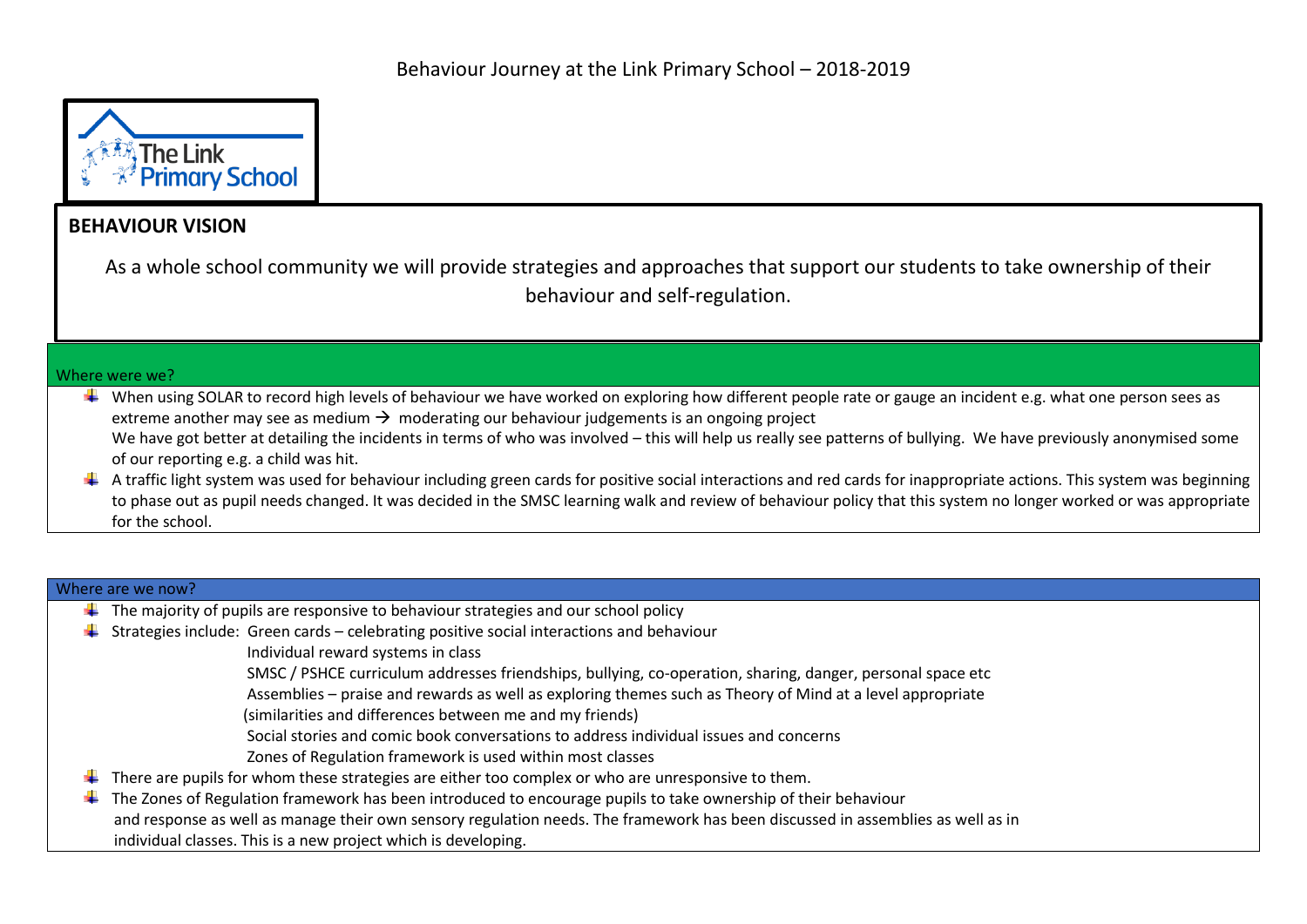- Some of these children are in our complex ASD group 'Willow' class and their behavioural drives are sometimes sensory. Their level of social understanding means that they cannot access the rewards / sanctions in place for the rest of the school. Finding appropriate methods of managing their challenging behaviour when it occurs is an ongoing area of exploration for us.
- $\ddagger$  3 pupils who find the challenges of demand difficult are currently being provided for within a hub team using quieter and calmer learning environments rather than being in a class of many pupils. These pupils will have 1:1 support and a curriculum which is tailored to their interests and motivators to maintain full engagement in their learning and in turn should reduce behaviours that challenge.
- $\ddot{\phantom{a}}$  A new cohort of pupils with attachment disorder have entered the school and have displayed episodes of extreme challenging behaviour. These pupils are currently working with high levels of staff 1:1/2:1 and as individuals (not whole class based) to assess the appropriateness of placement.
- Whilst we have some pupils who display behaviours that physically or mentally challenge we also have pupils who are quiet, passive children who choose to disengage from the class and their learning and these pupils need to have careful planning to increase engagement.
- $\ddot{\phantom{a}}$  Child centred personalised learning is at the heart of our small school and this includes managing and dealing with the behaviour of each child as it presents.
- $\ddagger$  1:1 discussion time is given by AHT with teachers to discuss low level disruptive class behaviour (however this system is not optimum at present and is dependent upon teachers approaching the AHT and can be very adhoc)
- Increasing emphasis in staff training on mental health issues in pupils with SEN / ASD including staff research projects
- $\ddot{+}$  Each child has an individual risk assessment. Pupils are measured on a scale of  $1 \rightarrow 10$  in terms of how challenging their behaviour is. This is updated termly. Some children who are on the higher levels of risk assessments have Positive Behaviour Strategy plans which are developed and shared with staff. Pupils below this scale point can generally be managed with the approaches and strategies used within school.
- Low level behaviour records have been implemented across the school to show pupils who may be causing disruptive concern in class; these need to be reviewed as not consistently used across all classes in same manner.
- We record incidents of **serious** challenging behaviour on our SOLAR incident area online; we can see patterns emerging and analyse the behaviour in this manner.
- Skilled professional with expertise in challenging behaviour / PDA working alongside teachers in school
- Termly reporting on behaviour data and any patterns emerging (AHT to HT / DHT)
- Termly Summary of behaviour (overview for governors) using red / amber / green system
- $\ddot{\phantom{1}}$  Termly reporting on: exclusions / pupils taken off role and any internal isolation
- Pictures of Me work within 2 classes has encouraged students to understand their needs and strengths.
- Ongoing safeguarding training including new staff
- Information sharing on children in morning meetings for consistency

## Where do we want to be? (during 2018-2019)

- 1. Staff teams to be proactive and confident in managing low level behaviours within a classroom and develop behaviour support as needed.
- 2. Behaviour lead having a greater understanding of each individual pupil's needs and challenges
- 3. Staff confident in moving and handling pupils in Physical Intervention techniques if necessary
- 4. Consistent reporting of SOLAR and low level behaviour incidents.
- 5. Whole school approach to behaviour management and regulation including Positive Behaviour Strategy/Regulation plans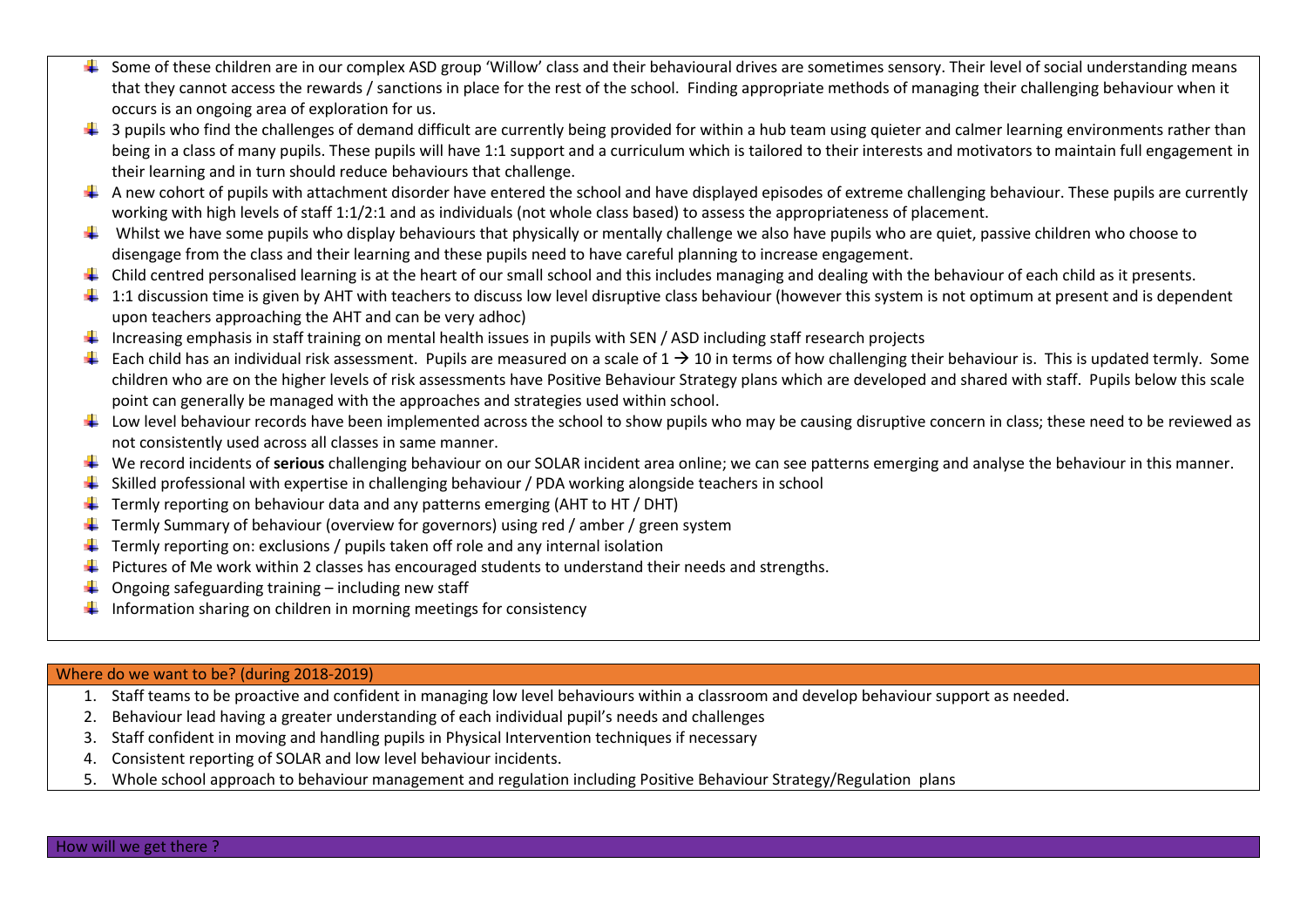| Target                                                                                                                                                                     | Action                                                                                                                                                                                                                                                                                                                                                                                                                                                                             | Lead                     | Timescale                                                                    | Impact (by July 2019)                                                                                                                                                                                                                                                                                                                        |
|----------------------------------------------------------------------------------------------------------------------------------------------------------------------------|------------------------------------------------------------------------------------------------------------------------------------------------------------------------------------------------------------------------------------------------------------------------------------------------------------------------------------------------------------------------------------------------------------------------------------------------------------------------------------|--------------------------|------------------------------------------------------------------------------|----------------------------------------------------------------------------------------------------------------------------------------------------------------------------------------------------------------------------------------------------------------------------------------------------------------------------------------------|
| Staff teams to be<br>1.<br>proactive and<br>confident in<br>managing low<br>level behaviours<br>within a<br>classroom and<br>develop<br>behaviour<br>support as<br>needed. | Half termly behaviour clinics with each class team- Nic<br>$\bullet$<br>facilitating staff being able to discuss pupils of concern.<br>Nic to observe pupils in each class in the week prior to<br>$\bullet$<br>clinic<br>Nic to coordinate any agreed strategies; reviewing their<br>$\bullet$<br>successes and also advising OT/SALT of any support<br>that is needed to support the strategies.<br>Staff teams reporting concerns as they appear adhocly<br>throughout the term | Nic<br>Staff<br>teams    | Every half term 1<br>clinic per class<br>As needed<br>throughout the<br>year | Staff will be more confident to implement<br>$\bullet$<br>common behaviour strategies with pupils of<br>concern.<br>Behaviour management within each team<br>$\bullet$<br>will be consistent and appropriate for each<br>individual<br>Any new behaviours of concern are<br>$\bullet$<br>managed quickly and with pupil's best<br>interests. |
| Behaviour lead<br>2.<br>having a greater<br>understanding of<br>each individual<br>pupil's needs and<br>challenges                                                         | Nic to observe all pupils in each class regularly over the<br>$\bullet$<br>year.<br>Half termly behaviour clinics with each class team- Nic<br>$\bullet$<br>facilitating staff being able to discuss pupils of concern<br>Nic to maintain a record of matters discussed and<br>$\bullet$<br>approaches undertaken<br>Nic to review SOLAR entries once a week to maintain a<br>$\bullet$<br>clear monitoring of high level incidents                                                | Nic                      | Half termly<br>Weekly                                                        | Clear overview by AHT of the behaviours<br>$\bullet$<br>that challenge across school<br>Potential patterns in behaviour can be seen<br>quickly and addressed<br>A behavioural journey can be developed for<br>$\bullet$<br>each pupil to track patterns, progress, areas<br>for development and successes.                                   |
| Staff confident in<br>3.<br>moving and<br>handling pupils in<br>Physical<br>Intervention<br>techniques if<br>necessary                                                     | CPD-TEAM TEACH- beginning with staff who work with<br>$\bullet$<br>pupils who have highest need for Physical Intervention                                                                                                                                                                                                                                                                                                                                                          | Sue D to<br>organised    | As soon as<br>possibly viable<br>for INSET                                   | Staff confident in moving and handling<br>$\bullet$<br>pupils in Physical Intervention techniques if<br>necessary<br>Health and safety of all pupils is of highest<br>standard during incidents of high level<br>behaviours that challenge                                                                                                   |
| 4.<br>Consistent<br>reporting of<br>SOLAR and low<br>level behaviour<br>incidents.                                                                                         | Discussions with T & T upon how and what to record on<br>$\bullet$<br>SOLAR<br>Discussions with T around how best to record low level<br>behaviours that disrupt classrooms, without increasing<br>workload of teachers and ensuring the information is<br>effective in its reporting                                                                                                                                                                                              | <b>Nic</b>               | Autumn 18                                                                    | Consistent reporting of behaviours at correct<br>level of intensity<br>Consistent reporting across the year of<br>behaviour levels                                                                                                                                                                                                           |
| Whole school<br>5.<br>approach to<br>behaviour<br>management and                                                                                                           | Half termly behaviour clinics with each class team- Nic<br>$\bullet$<br>facilitating staff being able to discuss pupils of concern.<br>Nic to coordinate any agreed strategies; reviewing their<br>successes and also advising OT/SALT of any support                                                                                                                                                                                                                              | <b>Nic</b><br><b>Nic</b> | Half termly<br>Half termly                                                   | Behaviour management within each team<br>$\bullet$<br>will be consistent and appropriate for each<br>individual<br>Information for specific pupils will be                                                                                                                                                                                   |